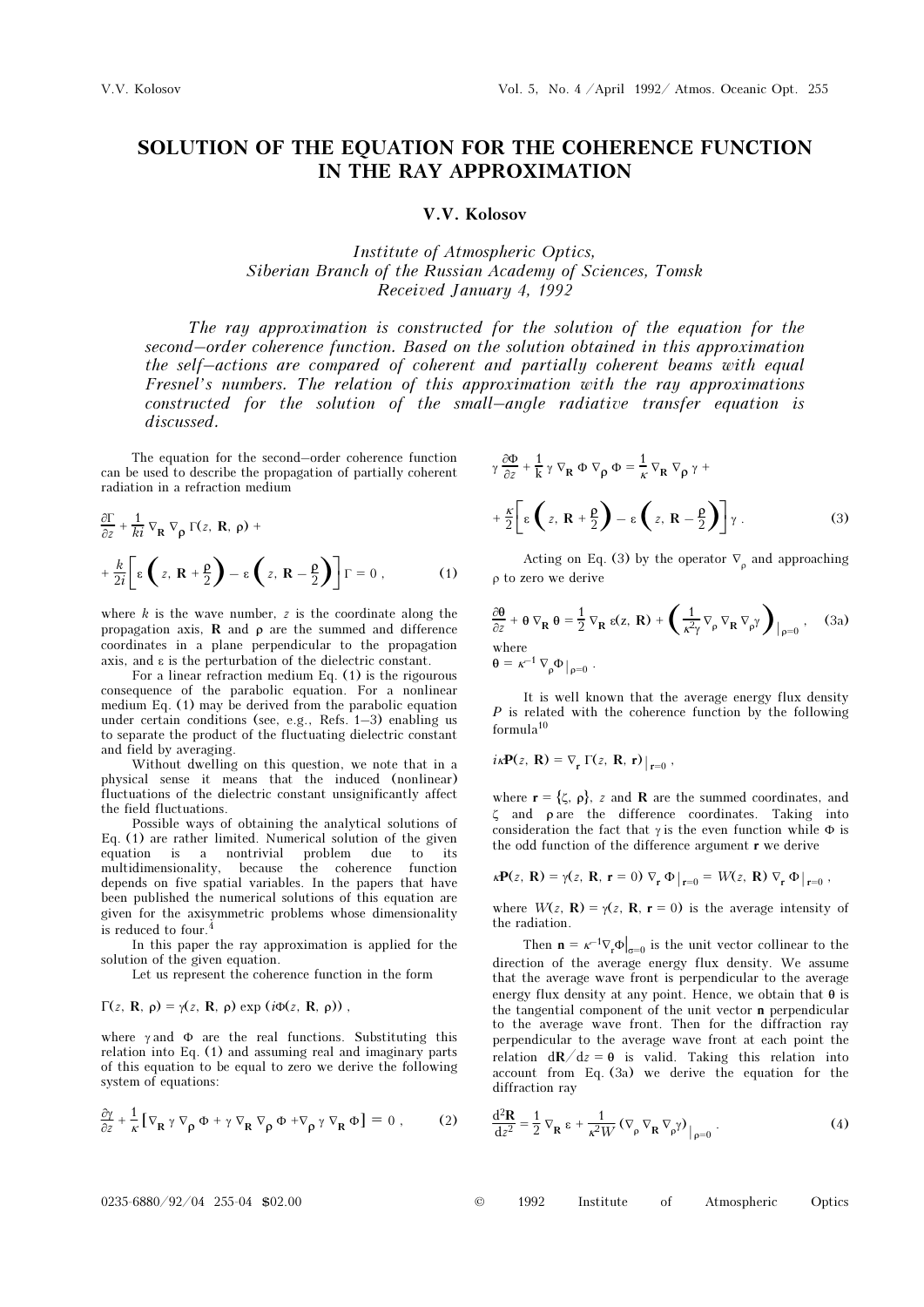Approaching  $\rho$  to zero in Eq. (2) and taking into account that  $\gamma$  and  $\Phi$  are the even and odd functions of the difference argument  $\rho$ , respectively, we derive the equation

$$
\frac{\partial W}{\partial z} + \nabla_{\mathbf{R}} (\theta W) = 0 \tag{5}
$$

from which it follows that the energy transferred along a ray tube bounded by diffraction rays conserves. Then for variation of the radiation intensity along the diffraction ray we obtain

$$
W(z, \mathbf{R}(z)) = W(z = 0, \mathbf{R}_0) / \left| \frac{d\mathbf{R}(z)}{d\mathbf{R}_0} \right| , \qquad (6)
$$

where the determinant  $|d\mathbf{R}(z)/d\mathbf{R}_0|$  is the ratio of the current cross section of the ray tube to the initial one when they both approach to zero, and **R** and **R**<sub>0</sub> are the current and initial transverse coordinates of the diffraction ray  $(R_0 = R(z = 0)).$ 

In this way, Eq. (1) is transformed into a system of two equations (4) and (6). There are three unknown variables  $\mathbf{R}$ ,  $W$ , and  $\gamma$  in these two equations, and additional conditions must be employed. In particular, assuming the radiation to be coherent and representing the radiation field in the form

$$
E(z, \mathbf{R}) = A(z, \mathbf{R}) e^{iS(z, \mathbf{R})},
$$

we can write

$$
\gamma(z, \mathbf{R}, \rho) = A\left(z, \mathbf{R} + \frac{\rho}{2}\right) A\left(z, \mathbf{R} - \frac{\rho}{2}\right).
$$

Substituting this relation into Eq. (4) we derive the well known equation $5,6$ 

$$
\frac{\mathrm{d}^2 \mathbf{R}}{\mathrm{d}z^2} = \frac{1}{2} \nabla_{\mathbf{R}} \mathbf{g}(z, \mathbf{R}) + \frac{1}{2\kappa^2} \nabla_{\mathbf{R}} (A^{-1} \nabla \frac{2}{\mathbf{R}} A(z, \mathbf{R})) , \qquad (7)
$$

where  $A = W^{1/2}$  is the wave amplitude. Following Ref. 5 let us introduce the effective dielectric constant  $\varepsilon_{\text{eff}} = \varepsilon(z, \mathbf{R}) + \kappa^{-2} A^{-1} \nabla \frac{2}{\mathbf{R}} A$ , then

$$
\frac{\mathrm{d}^2 \mathbf{R}}{\mathrm{d} z^2} = \frac{1}{2} \nabla_{\mathbf{R}} \varepsilon_{\mathrm{ef}}(z, \mathbf{R}) \ . \tag{8}
$$

The system of Eqs.  $(6)$ – $(8)$  is analogous to the system of equations of geometric optics in quasioptics approximation but has a basic difference. The diffraction term entering into  $\varepsilon_{\text{eff}}$  prevents the formation of caustics (intersections and collapses of rays). The caustics arise only when we consider the Kerr nonlinearity in the case in which the variation of the dielectric constant is described by the relation  $\Delta \varepsilon = \varepsilon_2 |E|^2$ , which ignores a real saturation of increase of the dielectric constant with increase of  $|E|^2$ .

The system of Eqs. (6) and (8) is solvable as far as it contains only two unknowns  **and**  $W$ **. It was numerically** solved in the ray approximation.7 However we note that the given system describes the coherent radiation propagation and is identical to the parabolic equation rather than to Eq. (1).

The system of Eqs. (4) and (6) would be solvable if Eq. (4) were independent of γ. We can eliminate this dependence assuming that the modulus of the coherence

function  $\gamma$  keeps the Gaussian shape in difference coordinates, i.e.,

$$
\gamma(z, \mathbf{R}, \rho) = |\Gamma(z, \mathbf{R}, \rho)| = W(z, \mathbf{R}) \exp\left(-\frac{x^2}{4a_x^2} - \frac{y^2}{4a_y^2} + bxy\right),
$$

where  $\rho = \{x, y\}$ . But this condition is still insufficient. We must also determine a regularity of variation in the parameters  $a_x$ ,  $a_y$ , and b attendant to the propagation of the radiation through the refraction medium.

We shall assume that the condition

$$
\int_{-\infty}^{\infty} d\rho \, |\Gamma(z, \, \mathbf{R}, \, \rho)| = W(z, \, \mathbf{R}) \cdot s_c(z, \, \mathbf{R}) = \text{const}, \qquad (9)
$$

is satisfied along the diffraction ray, where  $s_c(z, R)$  is the coherence area. For a linear regular medium this was shown in Ref. 8. For a nonlinear medium this condition will be satisfied if the induced fluctuations of the dielectric constant have a negligible effect on the field statistics, i.e., under the same assumptions as for Eq. (1). The fulfilment of condition (9) means that in the process of radiation propagation the degree of the coherence between any pair of diffraction rays remains unchanged.

Then we can write

$$
\exp\left(-\frac{x^2}{4a_x^2} - \frac{y^2}{4a_y^2} + bxy\right) = \exp\left(-\frac{x_0^2 + y_0^2}{4a_c^2}\right),\tag{10}
$$

where  $a_c$  is the initial coherence radius of the radiation and  $\rho(z = 0) = \rho_0 = \{x_0, y_0\}.$ 

Then we assume that the initial coherence radius is much smaller than the beam radius. In this case, if we determine the diffraction–ray path from Eq. (4) the paths of other rays located within the area of the ray coherence, can be determined as variations of the initial path and are described by the equation following from Eq. (4)

$$
\frac{\mathrm{d}^2 \delta \mathbf{R}(z)}{\mathrm{d}z^2} = \frac{1}{2} \left( \delta \mathbf{R}(z) \cdot \nabla_{\mathbf{R}} \right) \, \mathbf{C}_{\mathbf{R}} \, \boldsymbol{\varepsilon}_{\text{eff}}(z, \, \mathbf{R}(z)) \;, \tag{11}
$$

where  $\varepsilon_{\text{eff}}$  is the effective dielectric constant introduced in analogy with Eq. (8) and  $R(z)$  is the solution of Eq. (4) with the initial conditions  $\mathbf{R}(z=0) = \mathbf{R}_0$  and  $d\mathbf{R}(z=0)/dz = \mathbf{\theta}_0$ . For the focused ray we have  $\theta_0 = \mathbf{R}_0/F^{-}(F)$  is the focal length).

Equation (11) is the linear vector equation of the second order. Assuming  $\delta \mathbf{R}(z) = \rho(z)$  and prescribing the initial conditions  $\delta \mathbf{R}(z=0) = \rho_0$  and  $\frac{d\delta \mathbf{R}(z=0)}{dz} = \frac{\rho_0}{F}$ , we derive from Eq. (11)

$$
x(z) = v_{1x}(z) x_0 + v_{2x}(z) y_0,
$$
  

$$
y(z) = v_{1y}(z) x_0 + v_{2y}(z) y_0,
$$
 (12)

where  $\mathbf{v}_1 = {\mathbf{v}_{1x}, \mathbf{v}_{1y}}, \mathbf{v}_2 = {\mathbf{v}_{2x}, \mathbf{v}_{2y}}$  is the fundamental system of solutions of Eq. (11) obtained with the following initial conditions:

$$
\mathbf{v}_1(z=0) = \{1, 0\}, \ \mathbf{dv}_1(z=0)/dz = \{F^{-1}, 0\} ;
$$
  

$$
\mathbf{v}_2(z=0) = \{0, 1\}, \ \mathbf{dv}_2(z=0)/dz = \{0, F^{-1}\} .
$$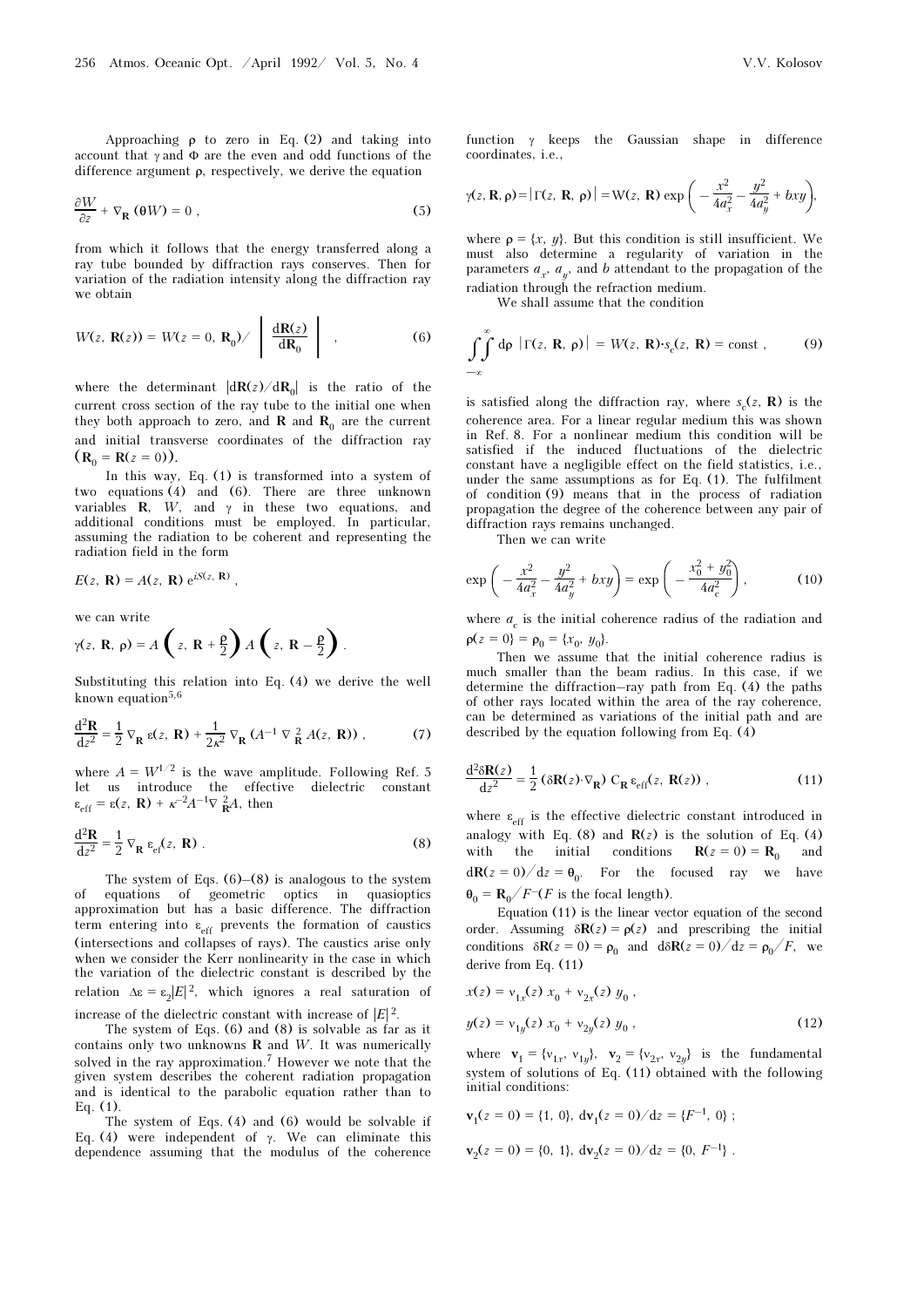By solving system (12) for  $x_0$  and  $y_0$  and substituting these values into Eq. (10), we derive

$$
a_x^2 = \frac{\Delta^2}{v_{1y}^2 + v_{2y}^2}, \quad a_y^2 = \frac{\Delta^2}{v_{1x}^2 + v_{2x}^2},
$$
  

$$
b = \frac{v_{1x} v_{1y} + v_{2x} v_{2y}}{\Delta^2}, \qquad \Delta = v_{1x} v_{2y} - v_{2x} v_{1y}.
$$
 (13)

It is easy to verify that substituting the coherence function having the Gaussian distribution in the difference coordinates, whose parameters satisfy Eq. (13), into Eq. (9), we derive

$$
\int_{-\infty}^{\infty} \int \left| \Gamma(z, \mathbf{R}, \, \rho) \right| \, \mathrm{d}\rho = 4\pi a_x^2 \, \Delta W(z, \, \mathbf{R}) \,. \tag{14}
$$

Taking into account the fact that the following relations

$$
\left|\frac{\mathrm{d}\mathbf{R}}{\mathrm{d}\mathbf{R}_0}\right| = \left|\frac{\mathrm{d}\delta\mathbf{R}}{\mathrm{d}\delta\mathbf{R}_0}\right| = \left|\begin{matrix} v_{1x} & v_{1y} \\ v_{2x} & v_{2y} \end{matrix}\right| = \Delta
$$

are valid along the diffraction rays, from Eq. (6) we obtain

$$
W(z, \mathbf{R}(z)) = W(z = 0, \mathbf{R}_0) / \Delta , \qquad (15)
$$

and then the right side of Eq. (14) is equal to constant. Thus, with an account of the above–made

assumptions, Eq. (4) can be transformed into

$$
\frac{d^2 X}{dz^2} = \frac{1}{2} \frac{\partial \varepsilon_{eff}}{\partial X} = \frac{1}{2} \frac{\partial \varepsilon(z, \mathbf{R})}{\partial X} + \n+ \frac{1}{W(z, \mathbf{R})} \left[ \frac{\partial}{\partial X} \left( \frac{\partial^2 \gamma}{\partial x^2} \right)_{|_{P} = 0} + \frac{\partial}{\partial Y} \left( \frac{\partial^2 \gamma}{\partial x \partial y} \right)_{|_{P} = 0} \right],
$$
\n
$$
\frac{d^2 Y}{dz^2} = \frac{1}{2} \frac{\partial \varepsilon_{eff}}{\partial Y} = \frac{1}{2} \frac{\partial \varepsilon(z, \mathbf{R})}{\partial Y} + \n+ \frac{1}{W(z, \mathbf{R})} \left[ \frac{\partial}{\partial Y} \left( \frac{\partial^2 \gamma}{\partial y^2} \right)_{|_{P} = 0} + \frac{\partial}{\partial X} \left( \frac{\partial^2 \gamma}{\partial x \partial y} \right)_{|_{P} = 0} \right],
$$
\n(16)

where  $R = \{X, Y\}$ ,

$$
\left(\frac{\partial^2 \gamma}{\partial x^2}\right)_{\vert\rho=0} = -\frac{W(z, \mathbf{R})}{2a_{\kappa}^2} \frac{v_{1y}^2 + v_{2y}^2}{\Delta^2};
$$
\n
$$
\left(\frac{\partial^2 \gamma}{\partial y^2}\right)_{\vert\rho=0} = -\frac{W(z, \mathbf{R})}{2a_{\kappa}^2} \frac{v_{1x}^2 + v_{2x}^2}{\Delta^2};
$$
\n
$$
\left(\frac{\partial^2 \gamma}{\partial x \partial y}\right)_{\vert\rho=0} = -\frac{W(z, \mathbf{R})}{2a_{\kappa}^2} \frac{v_{1x}v_{1y} + v_{2x}v_{2y}}{\Delta^2}.
$$

Equation (11) is analogously transformed into

$$
\frac{\mathrm{d}^2 v_{ix}}{\mathrm{d}z^2} = \frac{1}{2} \left( \frac{\partial^2 e_{\rm eff}}{\partial X^2} v_{ix} + \frac{\partial^2 e_{\rm eff}}{\partial X \partial Y} v_{iy} \right);
$$

$$
\frac{d^2v_{iy}}{dz^2} = \frac{1}{2} \left( \frac{\partial^2 \varepsilon_{eff}}{\partial Y^2} v_{iy} + \frac{\partial^2 \varepsilon_{eff}}{\partial X \partial Y} v_{iy} \right);
$$
 (17)

where  $i = 1, 2$ .

The system of Eqs.  $(15)$ – $(17)$  completed by the relation for the dielectric constant as a function of the radiation intensity or the spatial coordinates with the abovedefined initial conditions is closed. When describing the diffraction of the Gaussian ray as well as during its propagation through the medium with the parabolic profile of the dielectric constant the system has an analytic solution coinciding with the well–known solutions.<sup>8</sup>

We note that the system of equations is analogous to the system of equations representing the ray approximation for the radiative transfer equation<sup>7</sup> derived in the limiting case of geometric optics (the parameter of nonlinearity approaches to infinity).



FIG. 1. The intensity distribution in the region of the aberrational maximum.

Figure 1 shows the calculated results for the two– dimensional (slit–shaped) beams with the Gaussian initial intensity profiles propagating under conditions of the wind– induced nonlinear refraction. The calculations were performed for the coherent and partially coherent beams with equal initial diffraction divergence (i.e., for the beams with equal Fresnel's numbers). Under conditions of diffraction the intensity profiles of the beams vary vs distance in the same way preserving the Gaussian shape. The nonlinear refraction results in the aberrational distortions of the beams and, as a consequence, in the difference of the intensity distribution. Figure 1 shows the intensity distribution in the region of aberrational maximum at the distance  $z = 1.8 L_r$  ( $L_r$  is the refraction length) for the coherent (curve  $1$ ) and the partially coherent (curve  $2$ ) beams. Calculations were performed for the parameter of nonlinearity  $R_v = L_d^2/L_r^2 = 10^3$  ( $L_d$  is the diffraction length). It can be seen that the intensity of the partially coherent radiation is higher. It is associated with the lower gradient of the diffraction term entering into  $\varepsilon_{eff}$  for the partially coherent radiation in comparison with the coherent one. With increase of the parameter of nonlinearity the magnitude of nonlinear terms decreases inversely proportional to  $R_v$ . The contribution of diffraction terms becomes negligible for  $R_v = 10^6$ , and the intensity